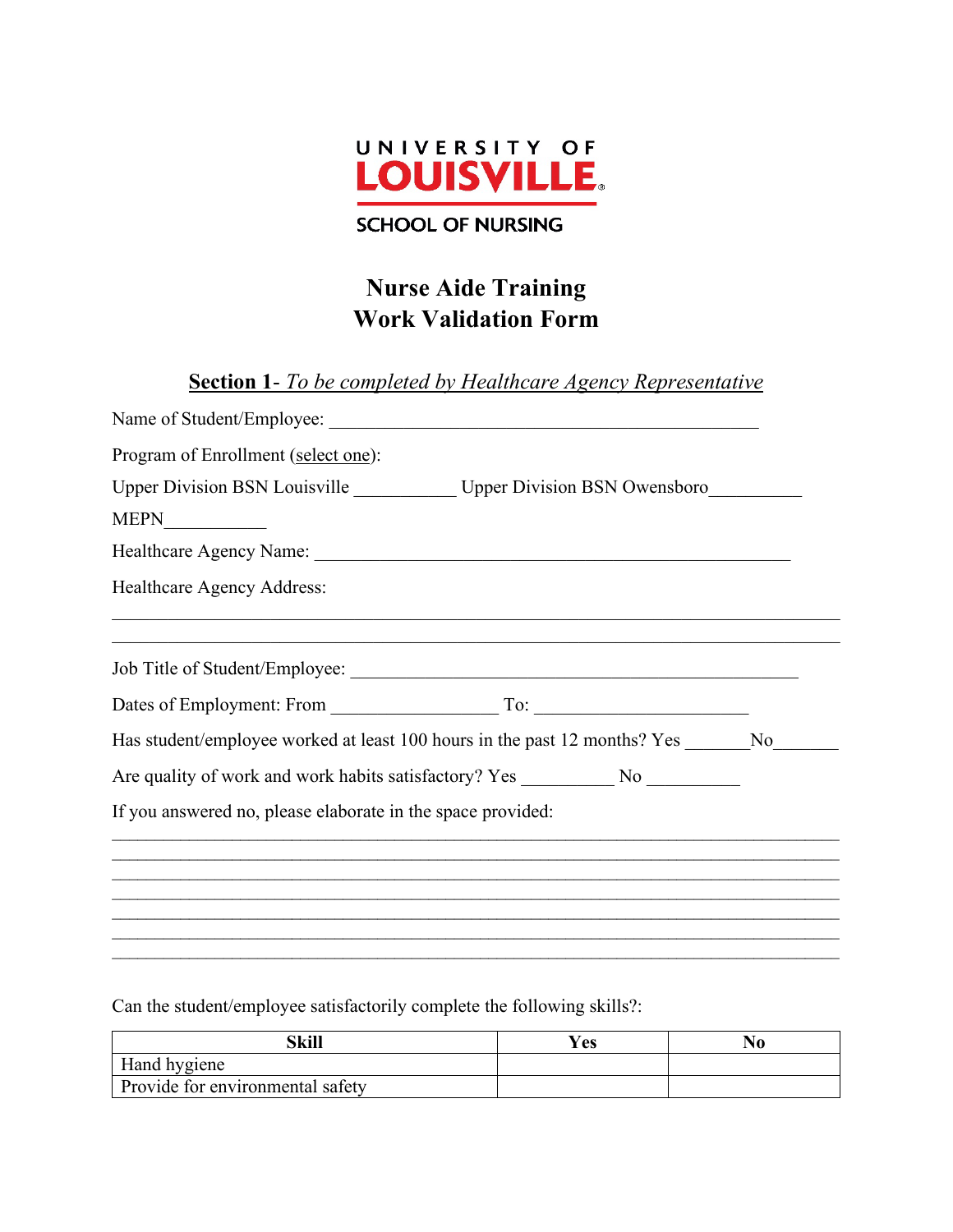| Report unsafe conditions to appropriate person |  |
|------------------------------------------------|--|
| Vital signs                                    |  |
| Introducing self and communicating with        |  |
| patients                                       |  |
| Donning/Doffing PPE                            |  |
| Complete Bed Bath                              |  |
| Occupied Bed Making                            |  |
| Male or Female Pericare                        |  |
| <b>Ambulation with Gait Belt</b>               |  |
| Assist with Oxygen Delivery                    |  |
| Assist with Bedpan                             |  |
| Assist with Urinal                             |  |
| <b>Apply Elastic Stockings</b>                 |  |
| Range of Motion                                |  |

Signature of Supervisor Printed Name of Supervisor

Supervisor Title/Credentials Phone Number Email Address

 $\mathcal{L}_\text{max}$  , and the contribution of the contribution of the contribution of the contribution of the contribution of the contribution of the contribution of the contribution of the contribution of the contribution of t

## **Section 2**- *To be completed by Student*

\_\_\_\_\_\_\_\_\_\_\_\_\_\_\_\_\_\_\_\_\_\_\_\_\_\_\_\_ \_\_\_\_\_\_\_\_\_\_\_\_\_\_\_\_\_\_\_\_\_ \_\_\_\_\_\_\_\_\_\_\_\_\_\_\_\_\_\_\_\_\_\_\_\_

Upon receipt of required information above from the healthcare agency representative, email the completed form to Brandon Nakasato, SON Administrative Specialist, at [Brandon.Nakasato@louisville.edu](mailto:Brandon.Nakasato@louisville.edu) for review. Students should expect approval or denial of NAT Work Validation Form within *10 business days of email submission*.

### **Section 3**- *Approval/Denial*

\_\_\_\_Approved \_\_\_\_Denied

Date

 $\mathcal{L}_\text{max}$  and  $\mathcal{L}_\text{max}$  and  $\mathcal{L}_\text{max}$  and  $\mathcal{L}_\text{max}$ Signature